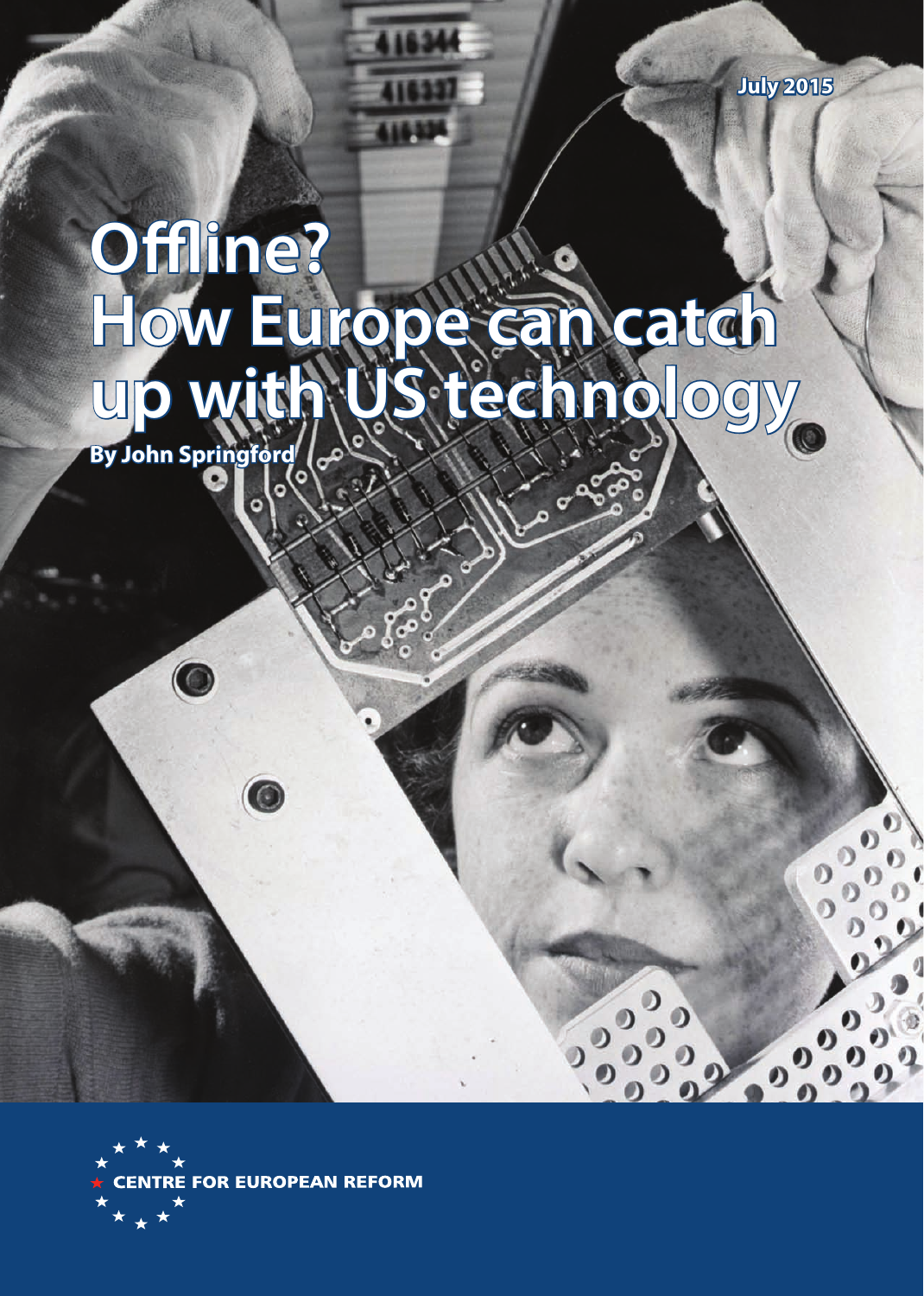# **Offline? How Europe can catch up with US technology**

# **By John Springford**

- $\star$  The EU is right to make the digital economy a central plank of its economic growth strategy. But it is wrong to fret about digital jobs or dominant firms. Günther Oettinger, the digital economy commissioner, says that Europe is too "dependent on a few non-EU players". Digital companies are, however, not huge employers: Google has 50,000 employees, while the Volkswagen group has 570,000. The impact of digital technology on broader economic performance is what matters, and the EU needs a strategy for the diffusion of digital technology across the services sector.
- The European Commission's digital single market strategy contains some good ideas harmonised online consumer protection rules, curbing 'geo-blocking', which is largely used to charge different prices in different countries, and reducing VAT compliance costs for sales online, to name a few.
- \* But there are also whiffs of protectionism. Oettinger has called for a new EU body to help predominantly European retailers and publishers get a better deal from predominantly American internet platforms, which charge producers to gain access to their platform's marketing power.
- The EU's competition case against Google also seeks to level the playing field between suppliers and platforms. The Commission worries that the search giant's shopping service might damage competition, because Google's dominant position in web search might lead to dominance in e-commerce. But Google Shopping appears to benefit consumers. The Centre for European Reform took the prices of 63 consumer goods from Britain's consumer inflation basket, and compared prices on Google Shopping with those of the first placed retailer in normal search. Google Shopping was 2.9 per cent cheaper.
- Why does Google refrain from exploiting its market power? Internet markets are characterised by periods of monopolistic power after a breakthrough innovation – but these periods are short-lived, and the threat of market entry polices monopolists' behaviour. Thus internet monopolies help consumers to receive cheaper and better goods, content and services.
- \* The Juncker Commission has not produced a new strategy for the single market in services, and has narrowly focussed on the internet. But as a percentage of GDP, Europe's information and communication technology (ICT) capital stock has fallen to about two-thirds that of the US, from close to parity in 1991. This is the biggest reason why Europe's services productivity growth grew by just 1.3 per cent per year between 1995 and 2007, and by 3 per cent in the US.
- The US enjoyed a productivity surge because it has more integrated services markets, and higher digital investment. American companies take more advantage of economies of scale, and competition between them is fiercer, since barriers to commerce are lower. This sharpens incentives to invest.
- $\star$  It follows that companies confronting greater, EU-wide competition will be encouraged to invest in productivity-boosting technology. The EU should apply the 'mutual recognition' principle in sectors where services are most tradable and have the most potential for digitisation. This principle allows firms to sell services in other member-states but be regulated at home, which reduces the regulatory cost of entering markets in other states. To give itself the best chance of taking advantage of technology's benefits, the EU needs a more expansive plan to promote competition across the single market.

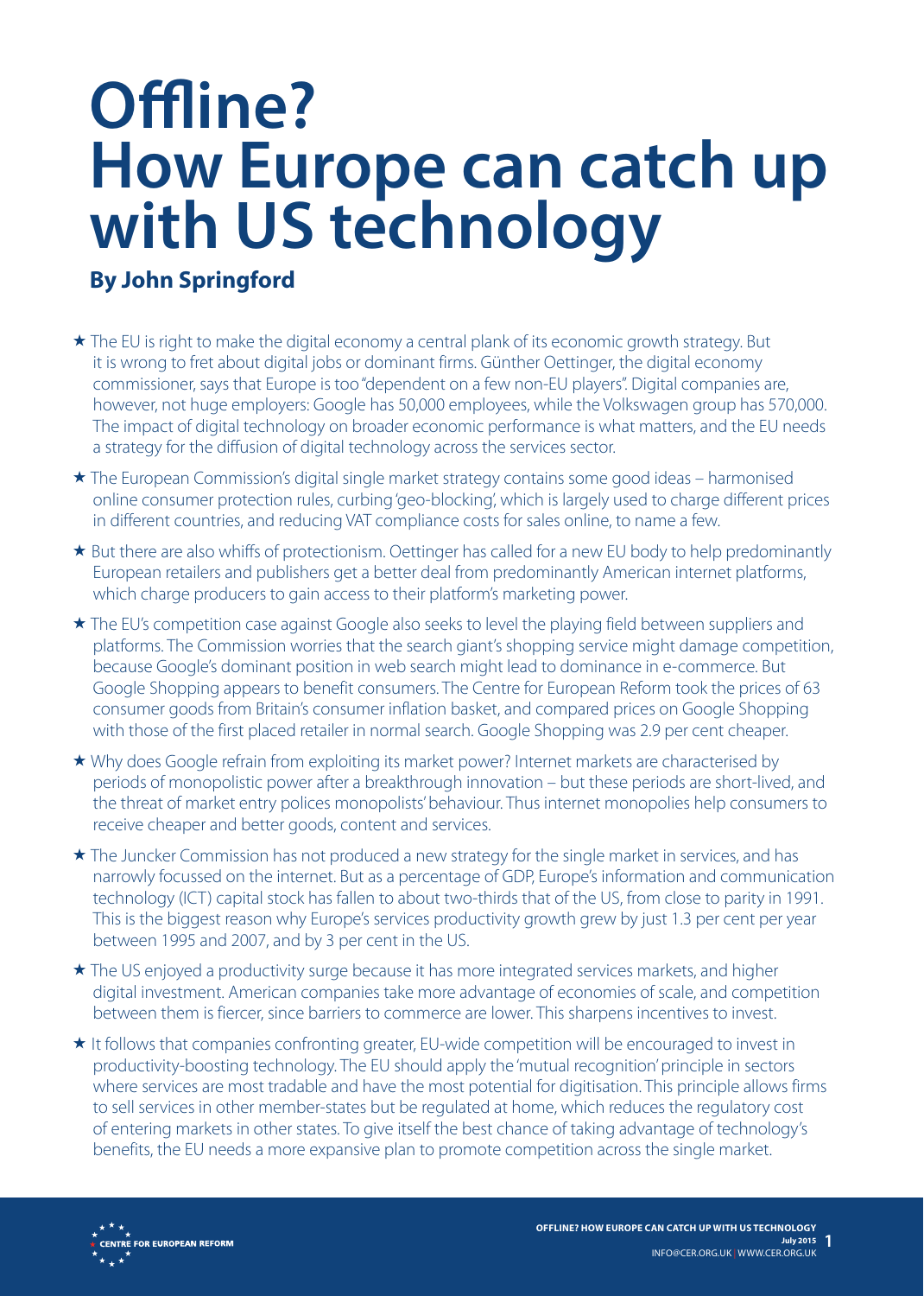In April 2015, EU competition commissioner Margrethe Vestager announced that she would bring a case against Google. Her predecessor, Joaquín Almunia, had failed to find a deal with the American internet giant before the end of the last Commission's term in office; a settlement fell apart three times, after complaints by Google's French, German and British competitors, among others. It is no secret that many European politicians, as well as media and telecoms giants, distrust Google both for its widening online empire and for its association with the US National Security Agency scandal. The Commissioner for Digital Economy and Society, Günther Oettinger, has been pushing for stronger regulation of internet 'platform' companies, and has called for an EU tax on Google for displaying snippets of copyrighted material in search results. For its part, the French Senate voted in April 2015 to require search companies to share their search algorithms with competitors and post links to competitor search sites.

The fight over Google displays Europe's mixed feelings about the digital economy. European policy-makers know that online commerce is growing quickly, and that it offers new opportunities to encourage trade by reducing the cost of transactions across borders. But American companies dominate online business, which is leading some Europeans to succumb to protectionist impulses.

Their first fear is that American giants – Facebook, Apple, Google and Amazon – have become so dominant in their respective markets that they have gobbled up all the jobs, and Europe will lose out unless their dominance is challenged. Yet digital technology companies do not create enormous numbers of jobs. Facebook has 9,000 employees; Google has 50,000, Amazon has 90,000 and Apple 100,000 (although this does not include all the jobs in Apple's supply chain). The Volkswagen Group, which controls around one quarter of the European car market, employs 570,000 people, more people than these companies put together.<sup>1</sup>

The EU's second, related concern is over the tendency towards monopoly in internet commerce. Google controls over 90 per cent of the European search market. Amazon has a 65 per cent share of the e-book market, while Facebook has 1.4 billion active users globally. This raises some legitimate questions. Do these monopolies damage consumer interests? And, if so, should the EU try to reduce their market share?

A third problem is the fact that Europe lags behind the US in the development and diffusion of digital technology. The output of companies that make ICT is small in comparison to ICT's impact on the rest of the economy. This policy brief is an attempt to appraise the EU's emerging approach to governing the internet economy in two areas: competition policy, and the regulatory steps outlined in the EU's digital single market agenda. First, however, the paper considers whether and how digital technology generates economic growth. ICT has the potential to raise productivity in many different sectors of the economy, yet Europe lacks a coherent plan for its deployment.

#### Technology and growth

Before the industrial revolution, the world's economy grew at an almost imperceptible rate. According to historical world GDP data estimated by Brad DeLong, an economist at Berkeley, global growth was 0.3 per cent a year between 1300 and 1700, and only 0.6 per cent a year between 1700 and 1800, the period of the first industrial revolution's big innovations. But, in the 19<sup>th</sup> century, growth jumped to 2.7 per cent a year, as Britain, then the US, France, Germany and Japan industrialised. In the 20<sup>th</sup> century, global GDP took off, as the compound effects of an average 4.5 per cent growth rate transformed human prosperity (see Chart 1).

The American economic historian Robert Gordon divides the industrial period into two phases. The "first industrial revolution" saw the invention and deployment of steam engines, mechanised spinning and looms, and railways, between 1750 and 1830. The more important "second revolution", between 1870

*1:* Data, from the fourth quarter of 2014, from company websites.

and 1900, had three "central inventions": electricity, the internal combustion engine and mass-produced indoor plumbing. Their impact upon productivity was enormous and long-lasting, as the foundational technologies were turned into labour and life-saving sub-technologies. Electricity allowed many more tasks to be mechanised, not only in factories but in the home, relieving people from hours of hard and repetitive work. Cars, lorries and planes rid urban streets of toxic horse manure, reduced transportation times and costs, and expanded markets. The wide installation of indoor plumbing and running water slashed the number killed by water-borne diseases, and also liberated people from fetching clean water and discarding waste. It took some time for this new technology to be deployed across the developed world, but the productivity gains they provided eventually fell away. For example, jet planes today fly no faster than they did in 1958, when the Boeing 707 first took off.2

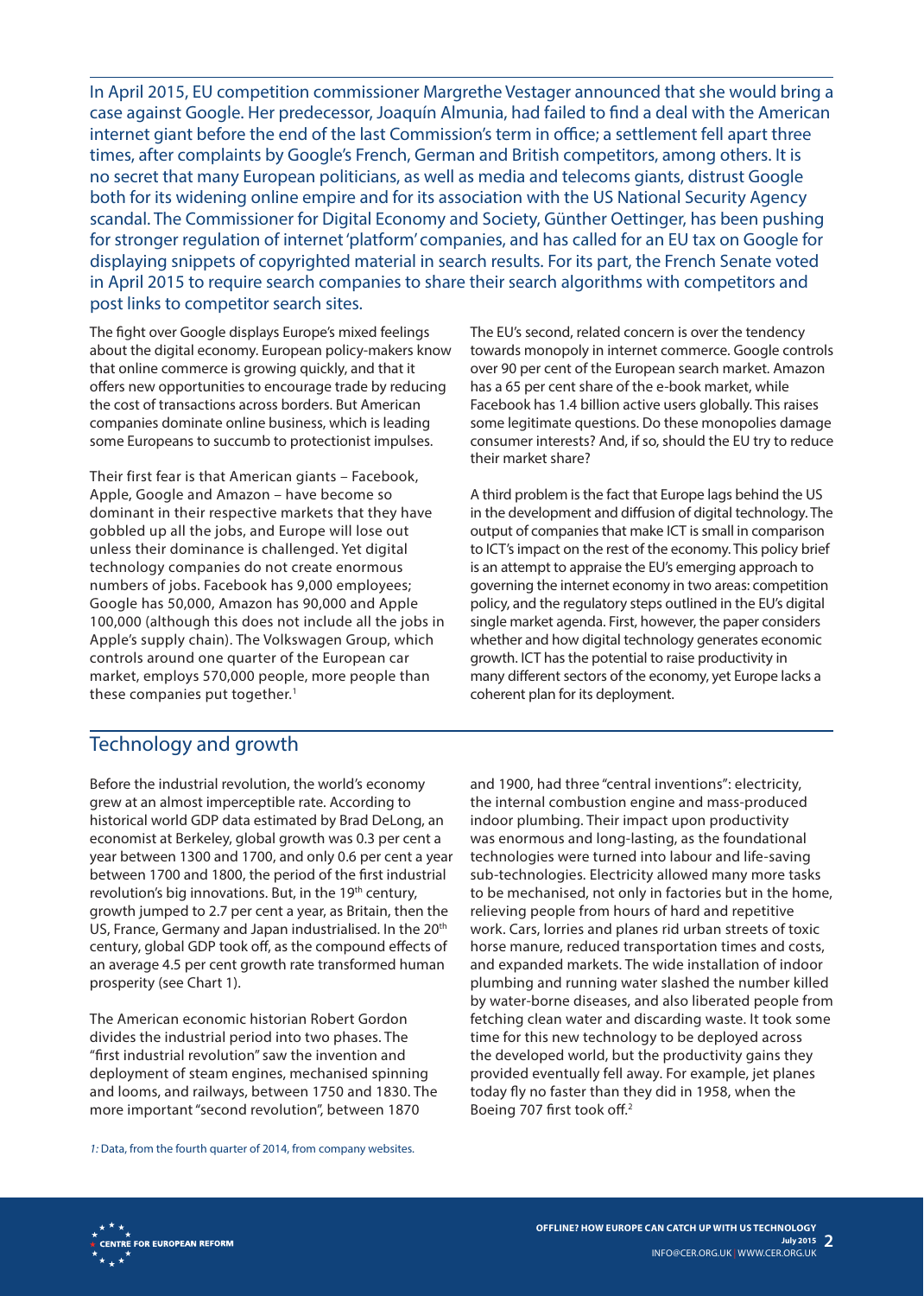

The lesson is that new technology increases incomes when it raises productivity. It does so by increasing the output that a given combination of labour and capital can produce. For that reason, economists are engaged in a vigorous debate about the impact of Gordon's "third revolution" – the introduction of the microchip and the internet – on economic growth.

The Nobel prize-winning economist Robert Solow famously said that "we can see the computers everywhere but in the productivity statistics". Gordon is also a sceptic. He points out that labour productivity has been in decline throughout the developed world, as the growth caused by the second industrial revolution's innovations has been exhausted. While there was a small boost to productivity as a result of ICT investment, it appeared to peter out in the mid-2000s. And in any case, productivity has fallen everywhere as a result of the collapse of investment after 2008, commodity price spikes, as well as more structural issues like adverse demographics and growing inequality. So ICT-led productivity gains – themselves not as large as the gains from the second industrial revolution – face gale-force headwinds, even in the US.

The peak impact of ICT on American productivity was between 1996 and 2004, when the internet first took off: US labour productivity in that period rose by 2.5 per cent per year, after a surge of ICT investment.<sup>3</sup> But there is no denying Robert Gordon's point that before and after that period, between 1972 and 1995 and 2005 to 2014, US labour productivity only grew at 1.2 to 1.4 per cent a

- *2:* Robert Gordon, 'Is US economic growth over? Faltering innovation confronts the six headwinds', Centre for Economic Policy Research, September 2012.
- *3:* John Fernald and Bing Wang, 'The recent rise and fall of rapid productivity growth', Federal Reserve Bank of San Francisco, February 9th 2015.

year, despite the fact that many digital technologies were being rolled out (see Chart 2).

However, technology optimists retort that this argument rests heavily on data from a period that includes the Great Recession, which caused productivity growth to fall for cyclical reasons. They also point out that the first industrial revolution included periods of downturn and stagnation. MIT's Andrew McAfee and Erik Brynjolfsson have shown that there is usually a long lag between the invention of a technology and its impact on productivity: it takes time for new inventions to be honed and adapted for use.4 Others, such as Harvard's Martin Feldstein, argue that national income data could be underestimated, because prices of many digital goods have fallen rapidly, which statisticians can easily measure, while quality has risen. Official statistics agencies try to calculate the improvement in the quality of digital goods like smartphones, software and TVs, but this is difficult in practice, since quality is hard to objectively 'count'. Since we are buying better goods and services for less money, national income could be higher than the official statistics suggest.<sup>5</sup>

However, in Europe, the impact of ICT in the official statistics has been even weaker than in the US. Between 1996 and 2004, EU labour productivity only managed a paltry 1.6 per cent (Chart 2). ICT contributed less to EU productivity for two reasons. First, European companies invested less in ICT than the US: as a percentage of GDP, Europe's ICT capital stock has fallen

- *4:* Erik Brynjolfsson and Andrew McAfee, 'The second machine age: Work, progress and prosperity in a time of brilliant technologies', W.W. Norton, 2014.
- *5:* Martin Feldstein, 'The US underestimates growth', *The Wall Street Journal*, May 18th 2015.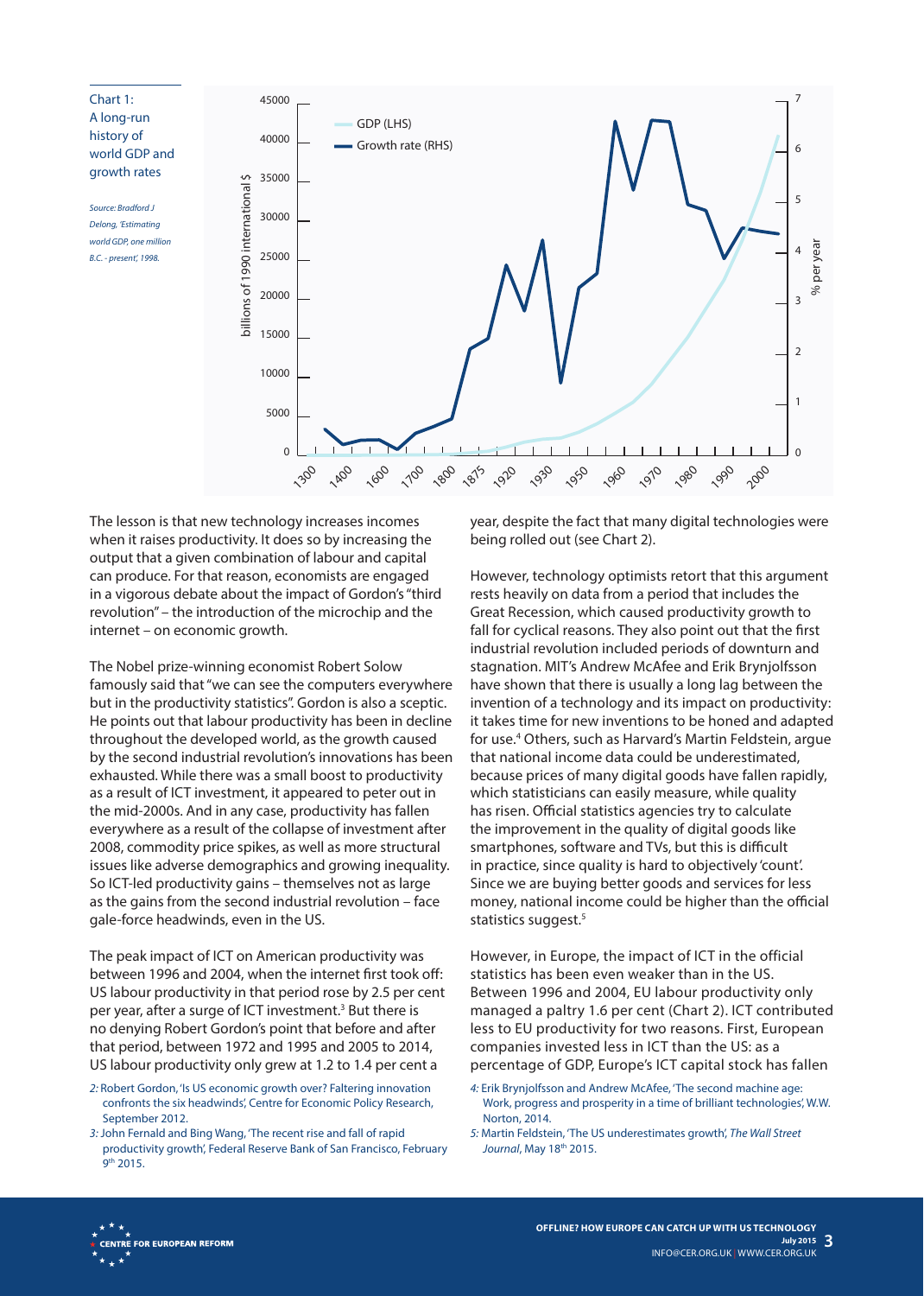3.0 Chart 2: Growth in  $EU15$ output per  $\Box$ UShour worked 2.5 (constant US\$ at PPP) 2.0 ber cent a year per cent a year *Source: CER analysis of Conference Board data. The EU15 series is the average of member-*1.5 *states' output per hour weighted by their GDPs.* 1.0 0.5  $0.0$ 1972-1995 1996-2004 2005-2014

to about two-thirds that of the US, from close to parity in 1991.<sup>6</sup> Second, productivity growth was higher in American companies that produced or used ICT than in their European counterparts – and these companies were responsible for a greater proportion of US output than their EU equivalents.<sup>7</sup>

What explains this divergence? The US has a very large single market, which allows American companies to take more advantage of economies of scale than European ones. Competition in the US is stronger than in Europe, where markets are fragmented along national lines, and where there are more services-market regulations at a national level that impede competition.8 Larger economies of scale, combined with stronger competition, sharpen incentives for managers to invest in productivity-boosting technology. And they find it easier to raise finance to do so: the American financial system is better at deploying capital to where it can be

used most productively, and in more diverse forms than Europe's fractured and bank-dominated system. This is why America invented and developed most of the central innovations of the modern age – and why they were quickly diffused throughout the US economy.

This potted history of technology tells us three things. First, technology causes economic growth if it raises productivity, or reduces prices and raises the quality of goods and services. Second, digital technology's impact on growth has been smaller than seen in earlier periods of technological advance, even in the US. But the deployment of past inventions has been slow, which suggests that further gains are possible – and it may be that economic benefits are being under-estimated in the official statistics. Third, Europe lags behind the US on the take-up and use of ICT, largely because of fragmented markets and national regulations that inhibit competition.

### The EU and digital technology

The EU therefore needs policies to boost competition – not only between mobile and broadband companies, or between providers of digital services online, but also between the many companies that could use digital technology to improve productivity. Yet two recent policies – the competition enquiry into Google, and the European Commission's 'digital agenda' – suggest that the EU is more concerned with the needs of established businesses than unleashing digital technology's powers of creative destruction.

*6:* Oxford Economics, 'Capturing the ICT dividend', April 2011.

*7:* Bart van Ark and others, 'ICT and productivity in Europe and the United States: Where do the differences come from?', The Conference Board, 2003.

#### *The lessons of the Google case*

Do big internet 'platforms' – internet companies that match suppliers of information, services and retail goods with consumers – cause harm to those consumers when they become too dominant? This is the central question that underpins the European Commission's competition case against Google.

Textbook economics tells us that, unless one side is deluded or being lied to, both buyers and sellers must

*8:* See, for example, Jens Matthias Arnaud and others, 'Does anticompetitive regulation matter for productivity? Evidence from European firms', IZA, February 2011.

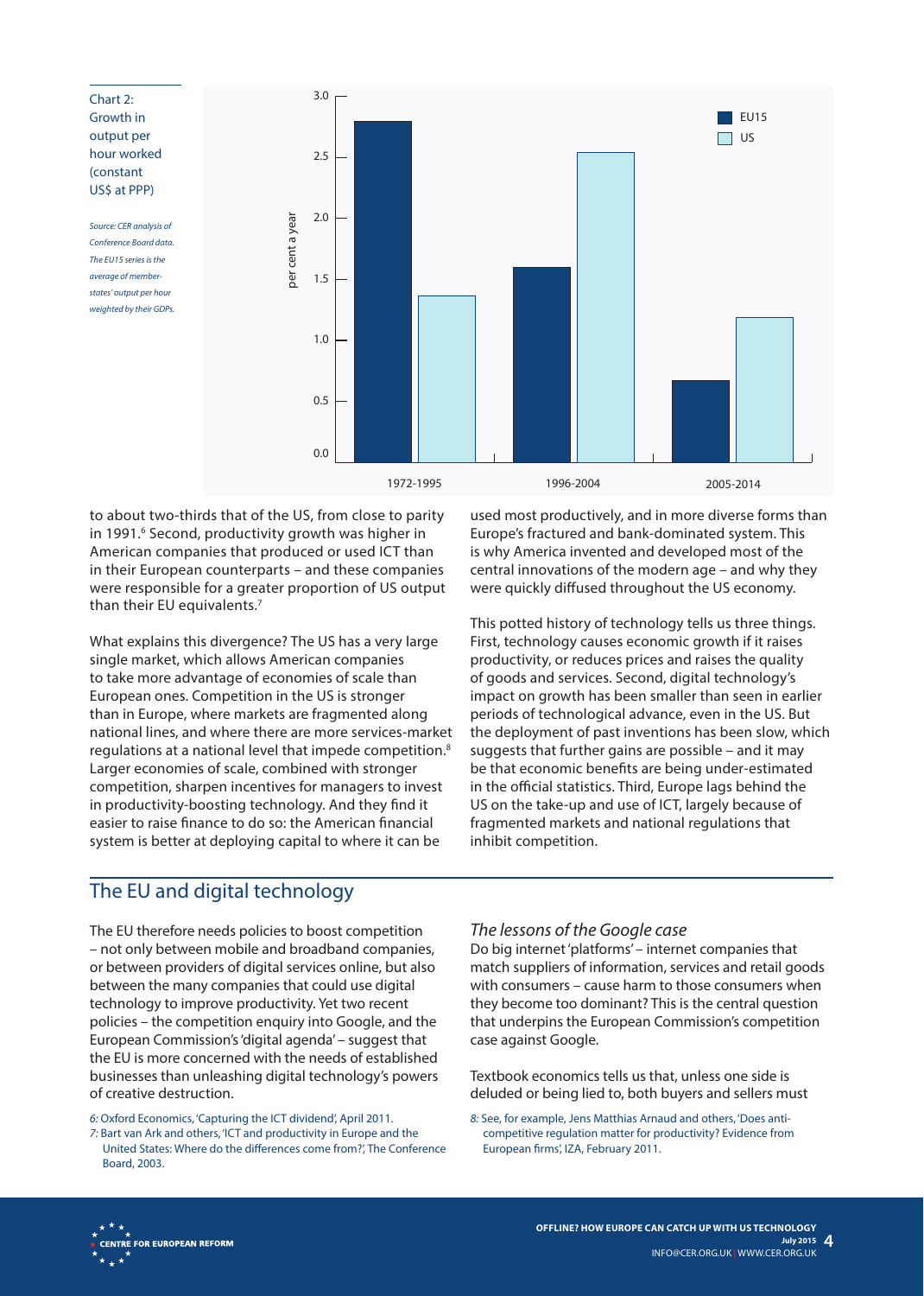potentially benefit for an exchange to take place. But, if a company controls the market, it can charge prices far above its costs, generating excess profits, or 'rents', and thus eat into the benefits the consumer receives.

The EU has been keener to intervene in internet markets than the US: the American competition authorities decided not to bring a case against Google in 2012. This is because the EU is willing to use competition policy as a precautionary tool. It will not necessarily wait for evidence of consumer harm, but will seek to intervene in markets to confront companies with large market shares.<sup>9</sup> The debate on the Google case hinges on whether such precautionary moves against market dominance are beneficial to consumers in platform markets.

Google faces several accusations, but Commissioner Vestager has opened a case against its shopping service, while saying that other cases might be brought in the future. The company has elevated its own shopping search service to a prominent position on its search page: the top-left hand corner is the most lucrative spot, since people read from top-left to bottom-right. Google's search algorithm is supposed to be neutral: the secret of its success lies in its ability to deliver the right web page with the least clicking and scrolling. Google's opponents, a consortium of competitors in digital, retail and publishing, point out that Google bypasses its algorithm by putting its shopping service at the top. This service gives Google's suppliers prominence. Their products are pictured and priced, at the top of the page (search for "camera", for instance, and five different cameras sold on various online retailers will be shown above normal search results). And because Google has cornered the search engine market, it is able to use that platform to direct shoppers to its own shopping service, rather than rival platforms and individual online retailers.

But does Google Shopping impose losses on consumers? A simple experiment shows that those who lose most from Google's behaviour are producers, not consumers, at least in the UK. The CER took 63 products that are part of the Bank of England's retail price index basket, and are available on Google's shopping search service. We compared the price of the first product shown on Google Shopping with the price on the first retailer that came up under general search. If Google's prioritisation of its own shopping service gave it monopoly power, one would expect prices to be higher in its own service. But they are not: the total bill for the 63 items through Google Shopping was £9,265.09, compared to £9,543.04 for the first website that came up under general search. Google was 2.9 per cent cheaper.

The work of Jean Tirole, the 2014 economics Nobelprize winner, helps to explain why this is the case, and why attempts to intervene in platform markets can be

misguided. Tirole showed why consumers pay less to transact on platform markets than suppliers.<sup>10</sup> In Google's case, the two sides are users and sellers. Users seek information, and provide Google with data about their preferences through their search queries. Sellers receive the marketing power of the Google search algorithm. But the prices that Google charges to each side of the market are very different. Users receive Google's services for free, while sellers must pay Google for prominence, either through formal advertising or to be included in Google Shopping. Why? Because the more users that Google can get, the greater the potential number of 'eyeballs' that will see the products, and the more beneficial the platform is to sellers. So Google charges nothing to users, to encourage as many of them to use the service as possible, and who 'pay' by providing data about their behaviour and preferences.

#### *"Internet markets are characterised by periods of monopoly after a breakthrough innovation – but these periods are short-lived."*

The obvious rejoinder is that Google, by charging retailers to have prominence, will damage consumer interests since retailers will pass those charges on to the consumer. Yet prices are lower on Google's service: the company makes retailers pay a fee to receive the prominence that Google Shopping provides, but retailers do not raise prices as a result. Google reduces the producer's benefit from the transaction rather than the consumer's, just as Jean Tirole's analysis suggested it would.

Google might eventually use its market power in shopping to dampen consumer choice or raise prices. But this is unlikely: barriers to entry are low in e-commerce. This is because such commerce has low 'switching costs'. In a very short period of time, consumers are able to compare prices and goods from a variety of sellers. It only takes a few clicks to compare the cost of a camera on Amazon or on Google Shopping, and if Google were to attempt to raise prices, consumers could simply switch to Amazon. If Google tried to reduce Amazon's visibility further on its search engine, there is little to stop consumers from going to the Amazon site directly. Should Google try to reduce consumer choice or raise prices, it would lose market share.

Internet platforms, then, generate sizeable benefits for consumers. There are positive 'network' effects in play: consumers receive more benefits, the more producers sign up to the platform, and costs are skewed towards producers more than consumers. And the internet is a dynamic place: Spotify has challenged iTunes's dominance; MySpace gave way to Facebook;

*9:* Simon Tilford, 'Is EU competition policy an obstacle to innovation and growth?', CER Essay, November 2008.

*10:* Jean-Charles Rochet and Jean Tirole, 'Platform competition with twosided markets', *Journal of the European Economic Association*, 2003.

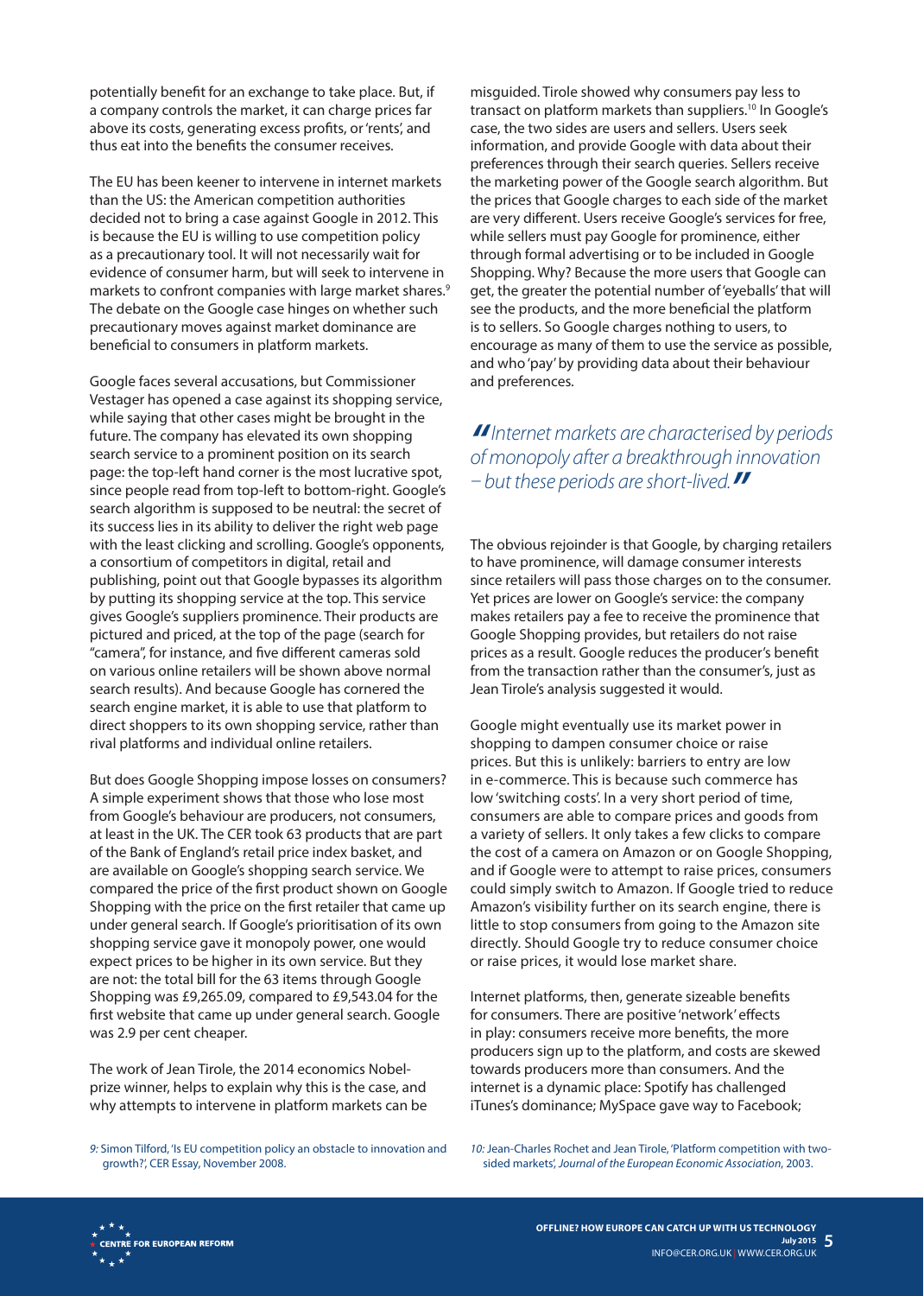and now Google is challenging Amazon's dominance of e-commerce. This shows that these markets are characterised by periods of monopolistic power after a breakthrough innovation – but that these periods are short-lived, and low switching costs and the threat of entry keeps monopolists from reducing quality, raising prices or easing up on innovation.

#### *The EU's 'digital agenda'*

Large internet platforms are the ideal mechanism for creating a digital single market, since they can bring together suppliers and consumers across the continent. But the EU's digital single market barely exists. In the US, the majority of internet transactions are conducted across state lines.<sup>11</sup> But in the EU, only 15 per cent of households say they have bought something online from another member-state.12 The inter-state costs for an internet company selling across the US are shipping costs, plus the regulatory costs imposed by the state that they use as their basis of operations. By contrast, the European Commission estimates that a company's cost of compliance with e-commerce regulations is €9,000 per EU member-state, since each has its own rules for consumer compensation, intellectual property, VAT, and so on.13

A seamless EU digital market, such as that of the US, will not be possible, not least because of language differences. But progress is possible, and needed. Broadly, there are three main barriers to digital commerce that the EU should try to dismantle:

 $\star$  Consumer regulations. There are 28 different sets of rules; consumers therefore do not trust websites outside their country, and sellers do not know what obligations they have when selling across borders.

 $\star$  Geo-blocking. Firms try to force consumers to buy from a website based in their own country. This allows firms to charge different prices for the same products in different countries. Some geo-blocking is legitimate – public TV stations financed by taxation have a right not to offer their services for free to people in other countries, for example. But much is done simply to 'segment' markets, and charge higher prices or provide less choice in some countries.

 $\star$  VAT rules. Companies supplying goods ordered online must pay VAT to the country where the order was placed. The Commission estimates a company's VAT compliance costs to be €5,000 a year per country.

In practical terms, it is not difficult to tackle these problems:

 $\star$  Different online consumer protection rules could be tackled by the old work-horse of the single market: mutual recognition. A cross-border internet purchase should be

governed by the consumer regulations of the suppliers' country of residence – this would solve the problem for suppliers. Meanwhile, minimum EU-wide online consumer standards would help to raise consumer trust in cross-border purchases. Another idea is an EU consumer protection rulebook for companies to opt into - a '29<sup>th</sup> regime'. Such a regime would allow online companies to opt into EU-level rules, and so liberate consumers from the confusion of 28 different national sets of regulations.

 $\star$  Geo-blocking can be resolved by another single market work-horse: enforcing the right to so-called passive sales, whereby companies are not allowed to restrict sales to residents of the country where they are based. In the 1980s, car companies used to price discriminate through 'exclusive dealerships'. These were national contracts between car manufacturers and dealerships, which set national prices. Under these contracts, dealers refused to sell to non-residents. The EU's competition authorities subsequently forced dealers to make passive sales, and banned restrictions on sales against people who lived in other member-states. This principle could be applied to digital content, and goods and services sold online, so that consumers could shop around on different countries' sites. This would end unjustified geo-blocking and reduce the variation in prices charged in different countries.

 $\star$  The solution to the VAT problem is obvious: make VAT on all online sales of goods and services payable in the country where the supplier is based, not where the order was placed. This would eliminate VAT compliance costs.

Some of these ideas have been picked up in the European Commission's digital market proposals, which is welcome. The Commission proposes mutual recognition for online consumer protection rules for goods and services, and an EU '29<sup>th</sup>' regime for digital content. It promises to end "unnecessary" geo-blocking, although it does not define what is unneeded, and pay-TV and film companies are lobbying hard against an expansive definition. And the Commission proposes that VAT should be paid in the supplier's country for goods, services and content sold online.

These moves would make big internet platforms, which are largely American, the instrument of the single market. Over time, consumers would be able to buy goods and services on Ebay, Amazon, iTunes, Netflix, Google Shopping and other platforms across the EU, with cheaper prices and more choice. Small and mediumsized enterprises (SMEs) would sell via these platforms, providing content, services and consumer goods.

But there are some less welcome, more protectionist ideas in the Commission's digital agenda, too. Digital economy

*13:* European Commission, 'A digital single market strategy for Europe – analysis and evidence', May 2015.



*<sup>11:</sup>* Liran Einev and others, 'Sales taxes and internet commerce', *American Economic Review*, 2014.

*<sup>12:</sup>* Eurostat, ICT survey of households and individuals, 2014.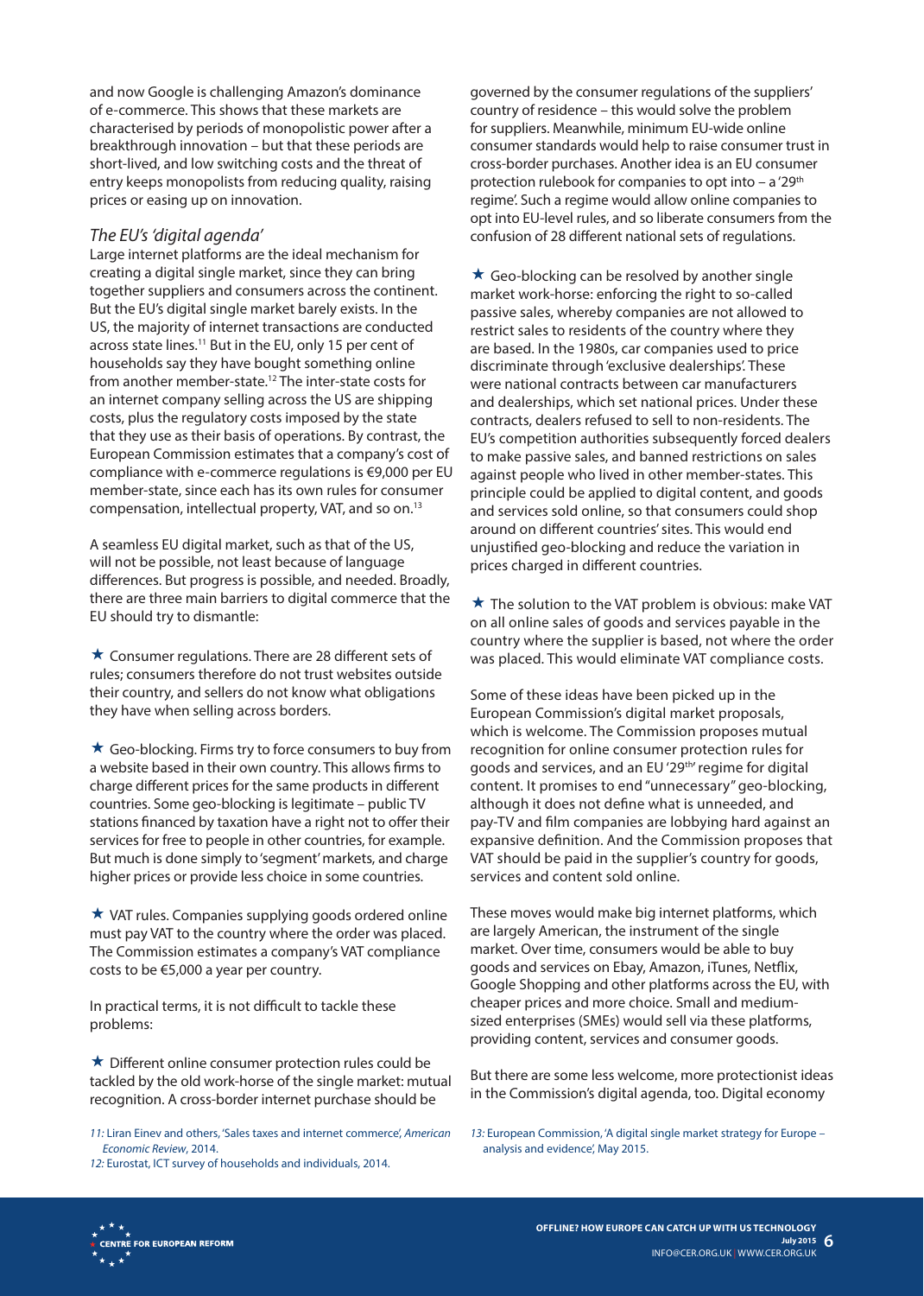commissioner Günther Oettinger has been pushing for regulation of internet platforms. The digital agenda proposal says that "some platforms control access to online markets and can exercise significant influence over how various players in the market are remunerated". The proposal says this "warrants further analysis beyond the application of competition law in specific cases". In April 2015, the *Wall Street Journal* and *Quartz* obtained a policy document, written by Oettinger's staff, which points out that the EU has a negative trade balance in online 'apps' for smartphones and tablets.<sup>14</sup> The document suggests some fairly inocuous and possibly beneficial policies for the short-term, such as insisting that consumers know how their data will be used and that people who store data with online 'cloud' companies can easily switch to another supplier. But it also calls for "an EU-level structure" to intervene in "dispute resolution" between suppliers of goods and services and the platforms that they use to market their wares. Such an institution would help predominantly European suppliers to get a better deal from predominantly American platforms. But the EU would not consider intervening in the prices that TV companies charge to advertisers, despite the fact that high prices prevent SMEs from having access to TV's marketing power.

For its part, the European Parliament has adopted a resolution demanding that search engines be prevented from engaging in other commercial services, and has proposed that Google should be forced to sell its nonsearch businesses. Yet the prevention of internet giants from entering new markets could damage the consumer interest, rather than promote it, if it shields incumbents in those markets from competition.

This analysis extends to all sorts of platforms that many European countries find rather threatening. One obvious example is Uber, which is eating into the market share of established taxi companies. Taxi drivers have staged strikes in London, Paris, Madrid and Berlin over Uber's main service, an app which matches passengers with mini-cabs, and calculates fares. Licensed cab drivers claim that this is tantamount to providing a meter and allowing hailing from the street, over which they have an official monopoly. Germany, Spain, the Netherlands and France have all banned the firm's other service, Uberpop, which offers ride-sharing as a low-cost replacement to taxis, because Uberpop's drivers are not licensed. As usual, Uber's platform provides benefits to consumers at the expense of taxi drivers, by offering lower fares.

Another example of protectionist thinking is the digital agenda's treatment of 'over the top' (OTT) companies, such as Skype and Whatsapp. These companies are

providing stiff competition for traditional telecoms companies since they provide phone and messaging services for free over the internet. The telecoms companies complain that they have weak incentives to invest in super-fast broadband or 4G mobile internet capacity when they find it difficult to monetise that investment, since their shares in text messaging and calls are declining.

*"US internet platforms are a mechanism to build a single market, as they could bring together firms and consumers across the EU."*

This is not very convincing. Telecoms companies charge users for the delivery of capacity: if their revenues are declining because users are making fewer calls, there is nothing to stop them from raising line rental or data prices to pay for faster internet speeds, if that is what consumers want. But they have put pressure on the Commission to try to make OTT companies subject to the same regulatory regime, insofar as they offer competing services. One of mobile companies' complaints is that, unlike them, OTT companies do not have to make user data 'portable', so that a customer can take their mobile contact lists to another provider. This prevents consumers from being locked in to particular providers. But since OTT services are generally provided for free, regulations to encourage switching are not needed from a consumer point of view. Consumers pay for landlines and mobile contracts, and so easy switching is needed to prevent companies from overcharging. It makes little sense to apply regulations designed for fixed and mobile phone networks to internet telephony. Where regulation is needed, it should be designed with OTT companies in mind.

These three examples – Google, Uber and OTT communication – are platforms whose activities are likely to provide small boosts to EU GDP. Online shopping allows consumers access to a wider variety of goods and services, and because price comparison is made very easy, it has the effect of lowering prices. Uber undercuts taxi drivers, who have had the misfortune to pay very large sums for licenses and charge high prices. And Skype and Whatsapp also reduce consumer costs – this time for telephone calls. By lowering prices, these internet platforms increase consumers' purchasing power for other goods and services, so raising demand. And they may improve consumers' quality of life in other ways – by giving them more variety and choice – that will not show up in the national accounts.

*14:* Quartz.com, 'These documents reveal the EU's thoughts on regulating Google, Facebook, and other platforms', April 23rd 2015.

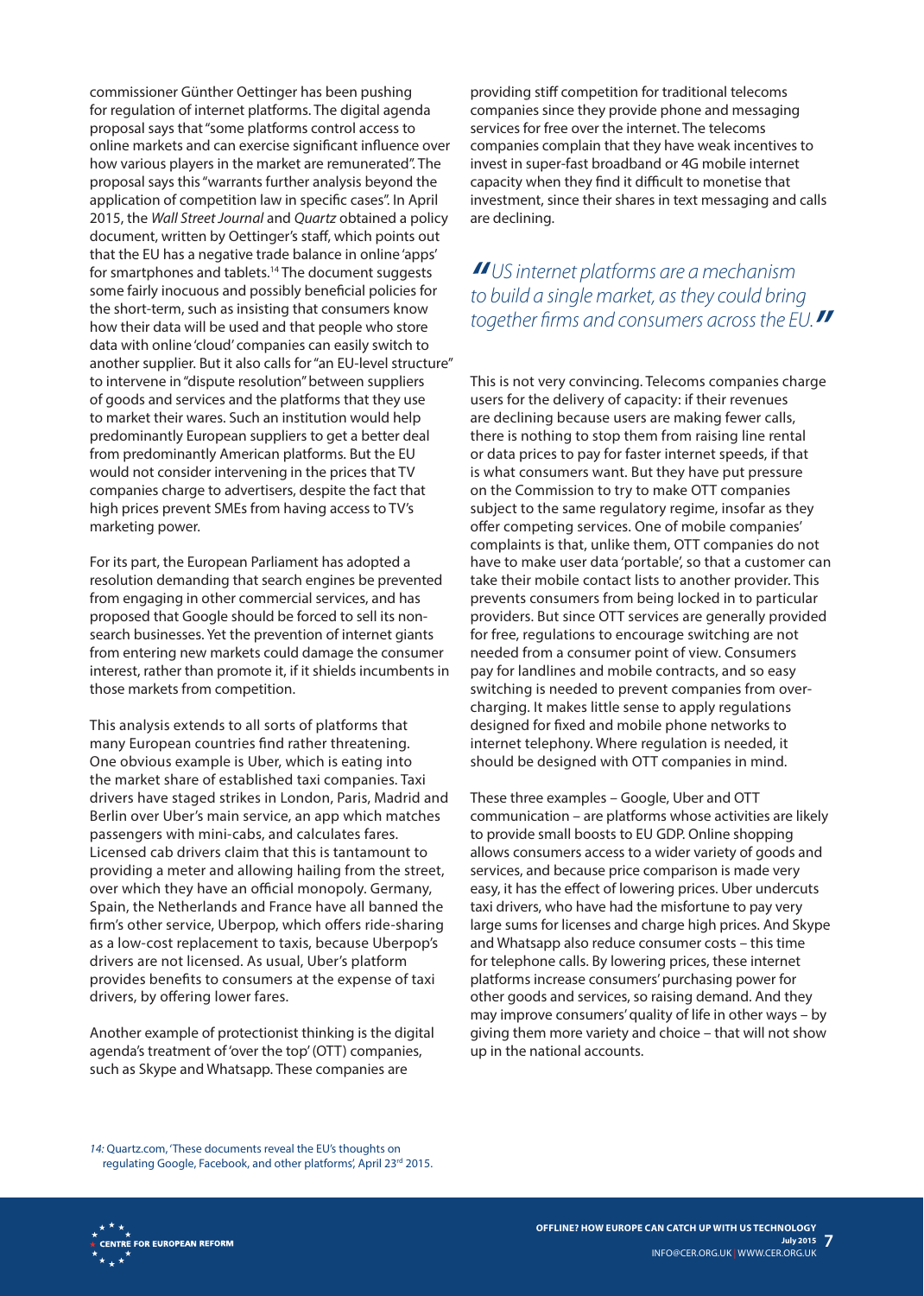### An EU strategy to diffucse ICT

Yet the biggest problem with the EU's digital economy proposals is their lack of ambition. There are some worthwhile initiatives to dismantle national barriers in online markets, and some rather retrograde attempts to 'level the playing field', which tends to mean curbing American internet giants. But the connections between innovation and productivity, outlined in the first section of this paper, should encourage the EU to consider a more expansive strategy to diffuse technology. The internet is a helpful tool to promote services trade. Banking, culture, shopping, wholesale supply, logistics and scientific research – to name a few – can now be conducted remotely. Thus the internet offers the EU a chance to better integrate its fragmented services markets, raise the level of competition, and improve incentives to invest. But the digital economy does not only take place online. Many firms could invest more in ICT to improve productivity within their organisation.

More ICT will be deployed across Europe when incentives to invest are strengthened. This requires member-states to do some things: improve numeracy and computing skills; remove tax distortions that favour established and unproductive firms; and remove barriers that inhibit the growth of new companies. The EU's role, however, is its traditional one: increase competition and lower barriers to trade and foreign investment, in both traditional offline services markets and internet-based markets.

Productivity growth in services – which make up the majority of European output – must be at the heart of any long-term growth plan. But such productivity growth has been weak in the EU, with the EU15 averaging only 1.3 per cent a year between 1995 and 2007 – when the US managed 3 per cent annual growth.15 Europeans buy nine-tenths of their services from firms established in their home country. Small, national markets do not generate the levels of competition necessary to drive the deployment of new technology and management practices, and with it, faster productivity growth.

The EU needs a plan to open services markets, so that more productive firms in one country can move into another and win a larger share of the market. Mutual recognition – where a country allows a foreign firm access to its market, while that firm remains regulated by its home country – would be the most effective way

*15:* Mary Mahoney and others, 'Productivity growth in Europe and the US: A sectoral study', Review of Economics and Institutions, 2010. Including data after the financial crisis would include productivity shortfalls that are attributable to the financial crisis, not supply-side constraints.

*16:* For a broader discussion, see John Springford, 'How to build European services markets', CER Policy Brief, September 2012. to do so. Companies would not have to sign up to new rules, reorganise their insurance, find workers with the right diplomas, or change their ownership structure to establish themselves in other member-states.

The EU has tried this before. The draft of the 2006 'Bolkenstein directive' originally included mutual recognition for firms selling services abroad. But the mutual recognition clause was removed by the European Parliament, under pressure from France, Belgium, Germany and the trade unions. The directive failed because it was too sweeping, trying to impose mutual recognition in all markets at once. Services markets are more highly regulated than goods markets, and memberstates balked at foreign legal firms providing services while being regulated abroad, for example.

#### *" The internet can let the EU integrate its fragmented services markets, raise the level of competition, and improve incentives to invest."*

The solution is to introduce mutual recognition sector by sector.<sup>16</sup> There should be two criteria for deciding whether to introduce mutual recognition. First, is that sector highly 'tradable'? Consider consumer insurance markets, where customers can use comparison websites to quickly identify cheap deals. Consumer insurance should be highly tradable, since it can be done entirely online. Here, the use of ICT in the production process is very high, because speedy communication and the analysis of data are at the centre of the service that firms provide. In general, it is true that services that are traded across borders are more productive, and use ICT more intensively than less tradable services.<sup>17</sup>

The second criterion should be the scope for those services to benefit from ICT investment. Sectors that have most potential for productivity growth are those which could deploy ICT more effectively. Retail and wholesale companies are a good example: longer and more complex supply chains and bigger stores with more choice and cheaper prices require ICT investment to take advantage of economies of scale. These are the economic sectors where the difference in productivity growth between the US and the EU has been most marked.<sup>18</sup>



*<sup>17:</sup>* Antoine Gervais and J Bradford Jensen, 'The tradability of services: geographic concentration and trade costs', US Census Bureau Center for Economic Studies, January 2014.

*<sup>18:</sup>* John Van Reenen and others, 'The economic impact of ICT', LSE Entreprise, January 2010.